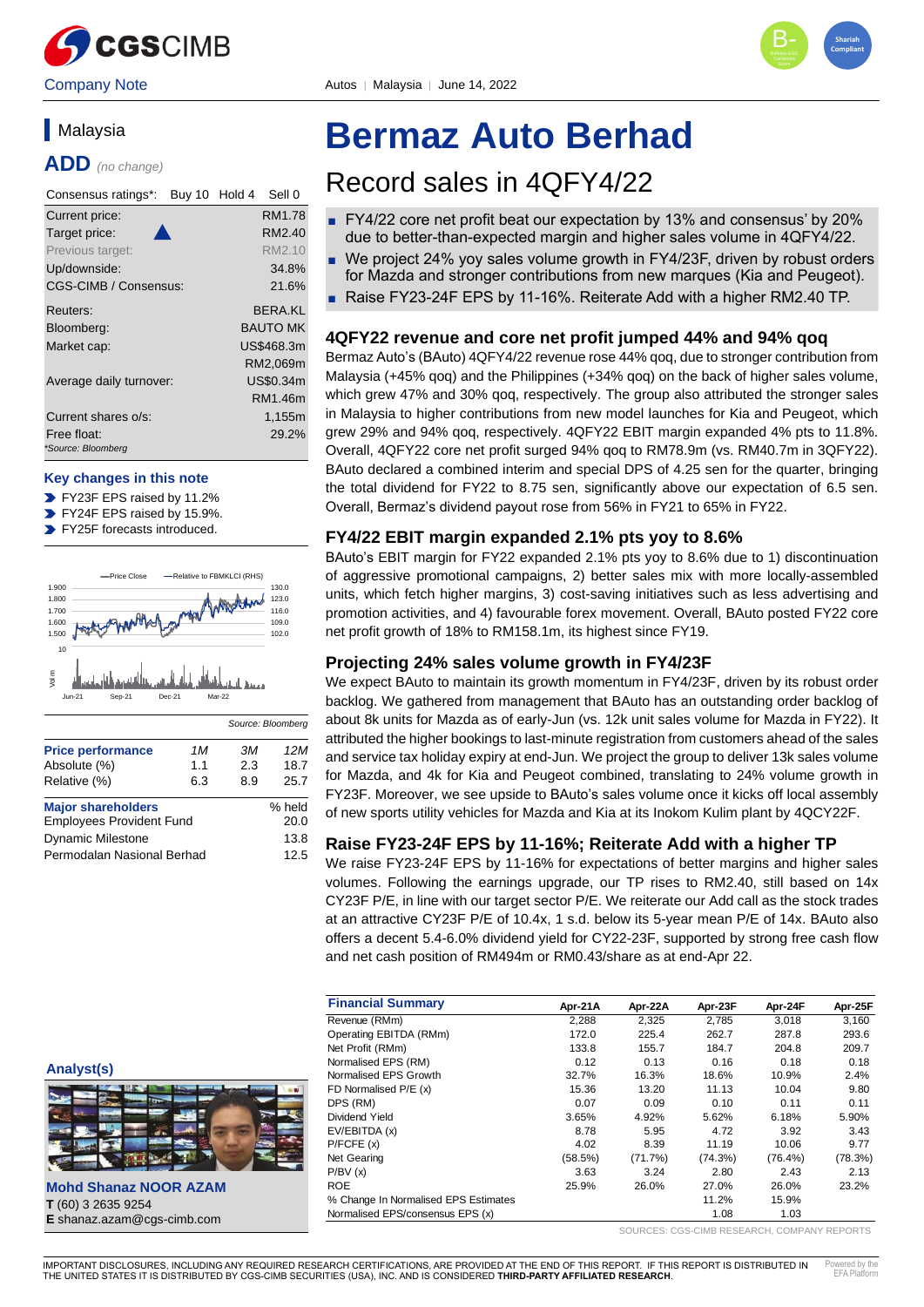



# **Key catalysts and downside risks**

We see potential new localisation projects, stronger contributions from new Kia and Peugeot models, potential extension in auto sales tax holiday, and higher dividend payouts as re-rating catalysts. Intensifying competition in the SUV market and depreciation of the ringgit vs. US\$ and JPY are key downside risks.

| <b>Figure 1: Results comparison</b> |        |               |        |       |                           |          |        |                          |                                                                    |
|-------------------------------------|--------|---------------|--------|-------|---------------------------|----------|--------|--------------------------|--------------------------------------------------------------------|
| FYE Apr (RM m)                      |        | 4QFY22 4QFY21 |        |       | yoy % qoq % 4QFY22 4QFY21 |          | yoy %  | Prev.                    |                                                                    |
|                                     |        |               | chg    | chg   | Cum                       | Cum      | chg    | FY22F                    | <b>Comments</b>                                                    |
| Revenue                             | 897    | 641           | 40.0   | 44.0  | 2,325                     | 2,288    | 1.6    | 2,217                    | Driven by higher sales from Malaysia and the Philippines in 4QFY22 |
| Operating costs                     | (784)  | (568)         | 38.1   | 38.0  | (2,098)                   | (2, 112) | (0.7)  | (2,016)                  |                                                                    |
| <b>EBITDA</b>                       | 113    | 73            | 54.2   | >100  | 227.6                     | 175.6    | 29.6   | 202                      | Above expectation                                                  |
| EBITDA margin (%)                   | 12.6   | 11.4          |        |       | 9.8                       | 7.7      |        | 9.1                      |                                                                    |
| Depn & amort.                       | (5.9)  | (4.1)         | 41.8   | 15.0  | (20.9)                    | (16.2)   | 29.2   | (19.7)                   | In line                                                            |
| EBIT                                | 107.0  | 69.1          | 54.9   | >100  | 206.7                     | 159.4    | 29.7   | 182                      |                                                                    |
| Interest expense                    | (2.8)  | (3.1)         | (9.3)  | 6.2   | (10.5)                    | (12.7)   | (17.7) | (11.7)                   | Total borrowings of RM199.8m as at end-Apr 22                      |
| Interest & invt inc.                | 1.9    | 1.7           | 14.4   | 25.0  | 6.6                       | 5.4      | 22.5   | 6.9                      | Total cash of RM694m as at end-Apr 22                              |
| Associates                          | 9.5    | 13.4          | (29.0) | 44.6  | 18.1                      | 20.5     | (12.0) | 17.5                     |                                                                    |
| Exceptionals                        | (0.2)  | 2.4           | >100   | >100  | (2.4)                     | 0.1      | >100   | $\overline{\phantom{a}}$ |                                                                    |
| Pretax profit                       | 115.4  | 83.5          | 38.3   | >100  | 218.6                     | 172.7    | 26.6   | 194.8                    | Above expectation                                                  |
| Tax                                 | (34.6) | (17.6)        | 96.5   | >100  | (59.7)                    | (41.1)   | 45.2   | (52.6)                   | Above expectation                                                  |
| Tax rate (%)                        | 30.0   | 21.1          |        |       | 27.3                      | 23.8     |        | 27.0                     |                                                                    |
| Minority interests                  | (2.1)  | 1.0           | >100   | 6.5   | (3.1)                     | 2.4      | >100   | (2.5)                    |                                                                    |
| Net profit                          | 78.7   | 66.8          | 17.8   | 93.3  | 155.7                     | 133.9    | 16.3   | 139.7                    | Above expectation                                                  |
| Core net profit                     | 78.9   | 64.4          | 22.5   | 94.1  | 158.1                     | 133.9    | 18.1   | 139.7                    | FY4/22 beat CGS-CIMB expectation by 13%                            |
| EPS (sen)                           | 6.8    | 5.8           | 17.7   | 93.2  | 13.4                      | 11.5     | 16.2   | 12.2                     | and Bloomberg consensus full-year estimates by 20%                 |
| Core EPS (sen)                      | 6.8    | 5.5           | 22.5   | 94.0  | 13.6                      | 11.5     | 18.0   | 12.2                     |                                                                    |
| Net DPS (sen)                       | 4.5    | 3.3           | 38.5   | 100.0 | 8.8                       | 6.5      | 34.6   | 6.5                      | Above expectation                                                  |
|                                     |        |               |        |       |                           |          |        |                          | SOURCES: CGS-CIMB RESEARCH, COMPANY REPORTS                        |

|                                                                         | Figure 2: Revenue and pre-tax profit breakdown |                                              |        |       |       |       |       |       |                                                          |  |  |  |
|-------------------------------------------------------------------------|------------------------------------------------|----------------------------------------------|--------|-------|-------|-------|-------|-------|----------------------------------------------------------|--|--|--|
| Revenue breakdown (RM m) 4QFY22 4QFY21 yoy % 3QFY22 gog % 4QFY22 4QFY21 |                                                |                                              |        |       |       |       |       | yoy % |                                                          |  |  |  |
|                                                                         |                                                |                                              | chg    |       | chg   | Cum   | Cum   |       | chg Comments                                             |  |  |  |
| Malaysia                                                                | 840                                            | 588                                          | 42.9   | 580   | 44.8  | 2,141 | 2,118 | 1.1   | Sales volume in Malaysia rose 47% gog in 4QFY22          |  |  |  |
| Philippines                                                             | 57                                             | 53                                           | 7.6    | 43    | 33.9  | 184   | 170   | 8.5   | Sales volume in the Philippines rose 30% gog in 4QFY22   |  |  |  |
| Total                                                                   | 897                                            | 641                                          | 40.0   | 623   | 44.0  | 2,325 | 2,288 | 1.6   |                                                          |  |  |  |
| Revenue contribution (%)                                                |                                                | 4QFY22 4QFY21 yoy% 3QFY22 gog% 4QFY22 4QFY21 |        |       |       |       |       | yoy % |                                                          |  |  |  |
|                                                                         |                                                |                                              | chg    |       | chg   | Cum   | Cum   | chg   |                                                          |  |  |  |
| Malaysia                                                                | 93.6                                           | 91.7                                         | 1.9    | 93.1  | 0.5   | 92.1  | 92.6  | (0.5) |                                                          |  |  |  |
| Philippines                                                             | 6.4                                            | 8.3                                          | (1.9)  | 6.9   | (0.5) | 7.9   | 7.4   | 0.5   |                                                          |  |  |  |
| Total                                                                   | 100.0                                          | 100.0                                        |        | 100.0 |       | 100.0 | 100.0 |       |                                                          |  |  |  |
| Pretax profit (RM m)                                                    |                                                | 4QFY22 4QFY21 yoy% 3QFY22 gog% 4QFY22 4QFY21 |        |       |       |       |       | yoy % |                                                          |  |  |  |
|                                                                         |                                                |                                              | chg    |       | chg   | Cum   | Cum   | chg   |                                                          |  |  |  |
| Malaysia                                                                | 104.0                                          | 72.3                                         | 43.9   | 47.8  | >100  | 198.0 | 156.1 |       | 26.8 Favorables sales mix and forex                      |  |  |  |
| Philippines                                                             | 1.1                                            | (3.2)                                        | >100   | 0.7   | 55.8  | 3.3   | (3.8) | >100  |                                                          |  |  |  |
| Mazda Malaysia                                                          | 7.9                                            | 12.7                                         | (37.7) | 5.0   | 59.2  | 11.1  | 13.5  |       | (17.8) Impacted by higher cost and deferred tax expenses |  |  |  |
| Inokom                                                                  | 2.0                                            | 0.4                                          | >100   | 2.2   | (8.6) | 8.0   | 6.7   | 19.1  | Driven by higher volume assembled (+32% yoy)             |  |  |  |
| Others                                                                  | 0.3                                            | 1.2                                          | (75.9) | (0.6) | >100  | (1.8) | 0.0   | >100  |                                                          |  |  |  |
| Total                                                                   | 115.4                                          | 83.5                                         | 38.3   | 55.1  | > 100 | 218.6 | 172.7 | 26.6  |                                                          |  |  |  |

SOURCE: CGS-CIMB RESEARCH, COMPANY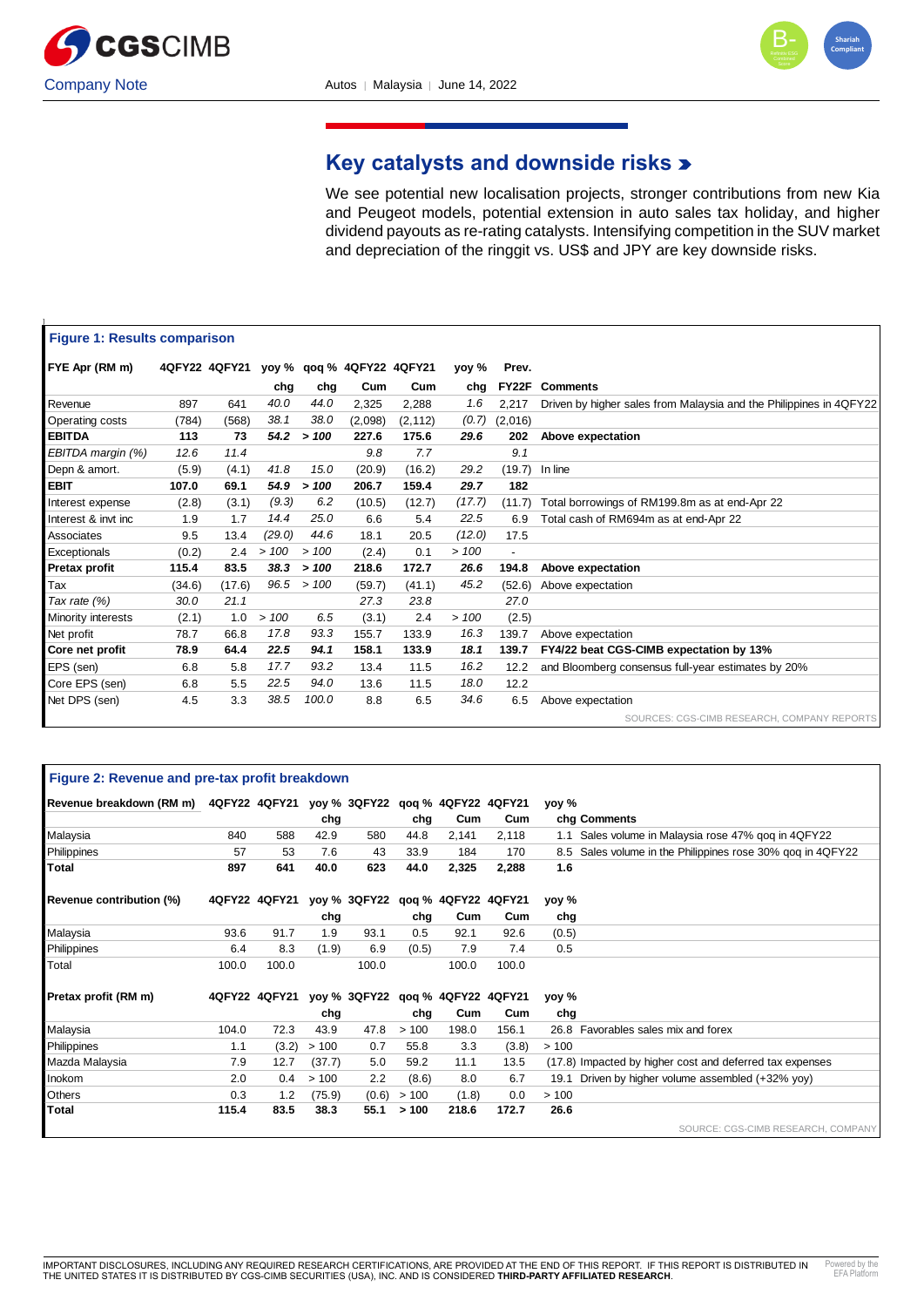

Autos │ Malaysia Bermaz Auto Berhad │ June 14, 2022





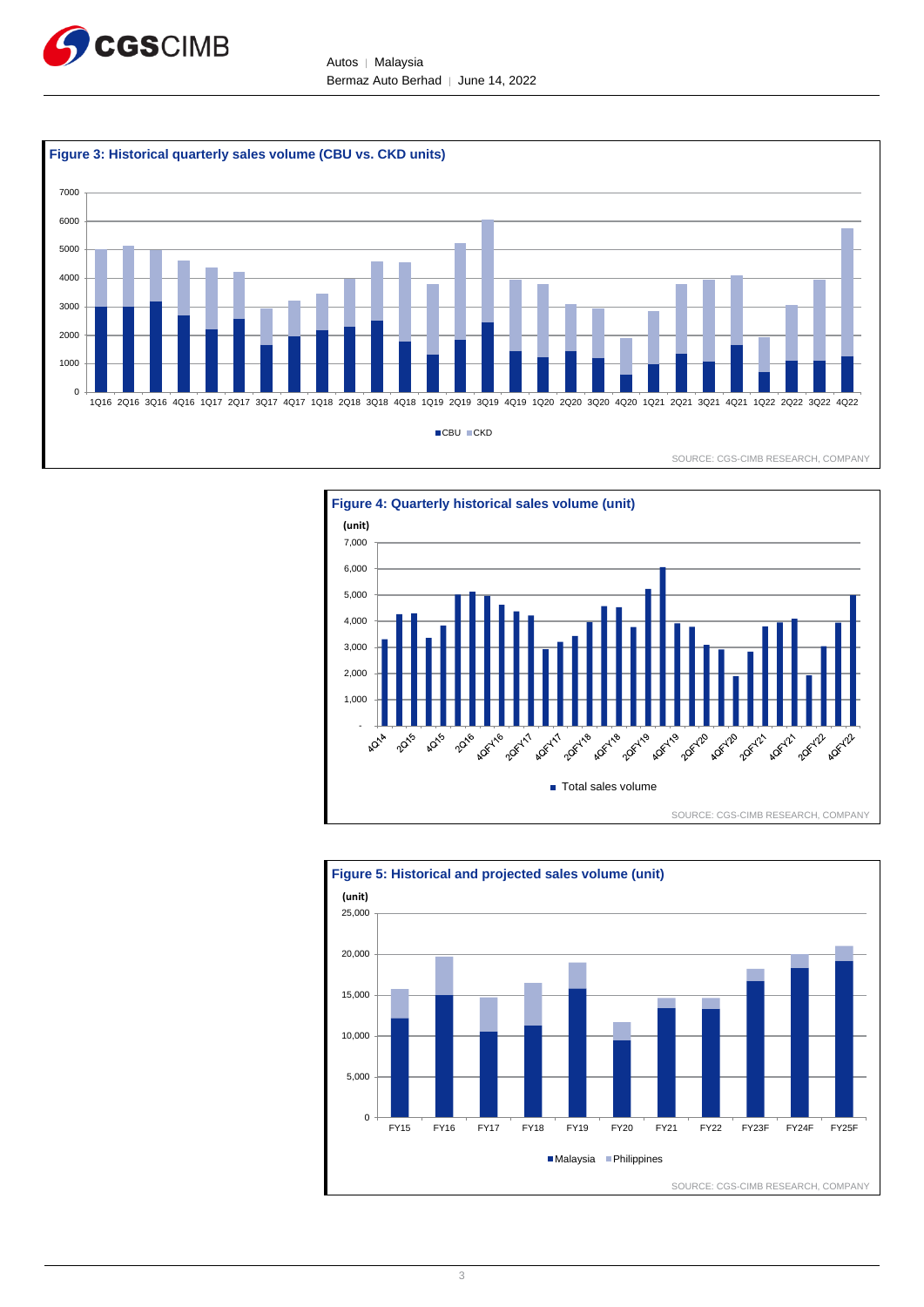

Autos | Malaysia Bermaz Auto Berhad | June 14, 2022

| <b>Figure 6: Earnings revision</b> |       |                                   |       |       |                                  |       |                                             |             |       |  |  |
|------------------------------------|-------|-----------------------------------|-------|-------|----------------------------------|-------|---------------------------------------------|-------------|-------|--|--|
| <b>FYE Apr</b>                     |       | <b>Previous earnings forecast</b> |       |       | <b>Revised earnings forecast</b> |       |                                             | Changes (%) |       |  |  |
| (RM m)                             | FY23F | FY24F                             | FY25F | FY24F | FY <sub>25</sub> F               | FY23F | FY <sub>23</sub> F                          | FY24F       | FY25F |  |  |
| <b>EBITDA</b>                      | 231   | 244                               | na    | 263   | 288                              | 294   | 13.5%                                       | 18.0%       | na    |  |  |
| <b>EBIT</b>                        | 211   | 223                               | na    | 241   | 266                              | 271   | 14.0%                                       | 19.1%       | na    |  |  |
| Pretax profit                      | 229   | 247                               | na    | 258   | 288                              | 297   | 12.3%                                       | 16.3%       | na    |  |  |
| Net profit                         | 166   | 177                               | na    | 185   | 205                              | 210   | 11.2%                                       | 15.9%       | na    |  |  |
| EPS (sen)                          | 14    | 15                                | na    | 16    | 18                               | 18    | 11.2%                                       | 15.9%       | na    |  |  |
|                                    |       |                                   |       |       |                                  |       | SOURCES: CGS-CIMB RESEARCH, COMPANY REPORTS |             |       |  |  |



| Company             |                 | Ticker Recom. | Price | Target<br>Price | <b>Mkt Cap</b> | P/E(x)             |      | P/BV(x)           |     | Recurring ROE (%) EV/EBITDA (x) |       |     |             | Dividend Yield (%)                          |       |
|---------------------|-----------------|---------------|-------|-----------------|----------------|--------------------|------|-------------------|-----|---------------------------------|-------|-----|-------------|---------------------------------------------|-------|
|                     |                 |               | (RM)  | (RM)            | (US\$ m)       | CY <sub>22</sub> F |      | CY23F CY22F CY23F |     | CY22F                           | CY23F |     | CY22F CY23F | CY22F                                       | CY23F |
| Bermaz Auto Berhad  | <b>BAUTO MK</b> | Add           | 1.78  | 2.40            | 468            | 11.7               | 10.4 | 2.9               | 2.5 | 27.3%                           | 26.3% | 5.0 | 4.2         | 5.4%                                        | 6.0%  |
| DRB-Hicom           | DRB MK          | Hold          | 1.14  | 1.40            | 499            | 18.4               | 17.7 | 0.3               | 0.3 | 1.7%                            | 1.7%  | 4.4 | 4.2         | 0.0%                                        | 0.0%  |
| Tan Chong Motor     | <b>TCM MK</b>   | Reduce        | 1.14  | 0.99            | 168            | na                 | na   | 0.3               | 0.3 | $-0.6%$                         | 0.0%  | 8.6 | 7.5         | 1.8%                                        | 1.3%  |
| <b>UMW Holdings</b> | UMWH MK         | Add           | 3.25  | 4.00            | 859            | 13.2               | 11.5 | 0.9               | 0.9 | 7.1%                            | 7.7%  | 7.7 | 7.9         | 2.5%                                        | 2.8%  |
| Sime Darby Bhd      | <b>SIME MK</b>  | Hold          | 2.19  | 2.40            | 3.376          | 13.2               | 13.0 | 0.9               | 0.9 | 7.0%                            | 6.9%  | 4.3 | 4.0         | 4.7%                                        | 5.2%  |
| Sector average      |                 |               |       |                 |                | 14.0               | 13.2 | 0.8               | 0.7 | 5.5%                            | 5.7%  | 5.0 | 4.7         | 3.9%                                        | 4.3%  |
|                     |                 |               |       |                 |                |                    |      |                   |     |                                 |       |     |             | SOURCES: CGS-CIMB RESEARCH, COMPANY REPORTS |       |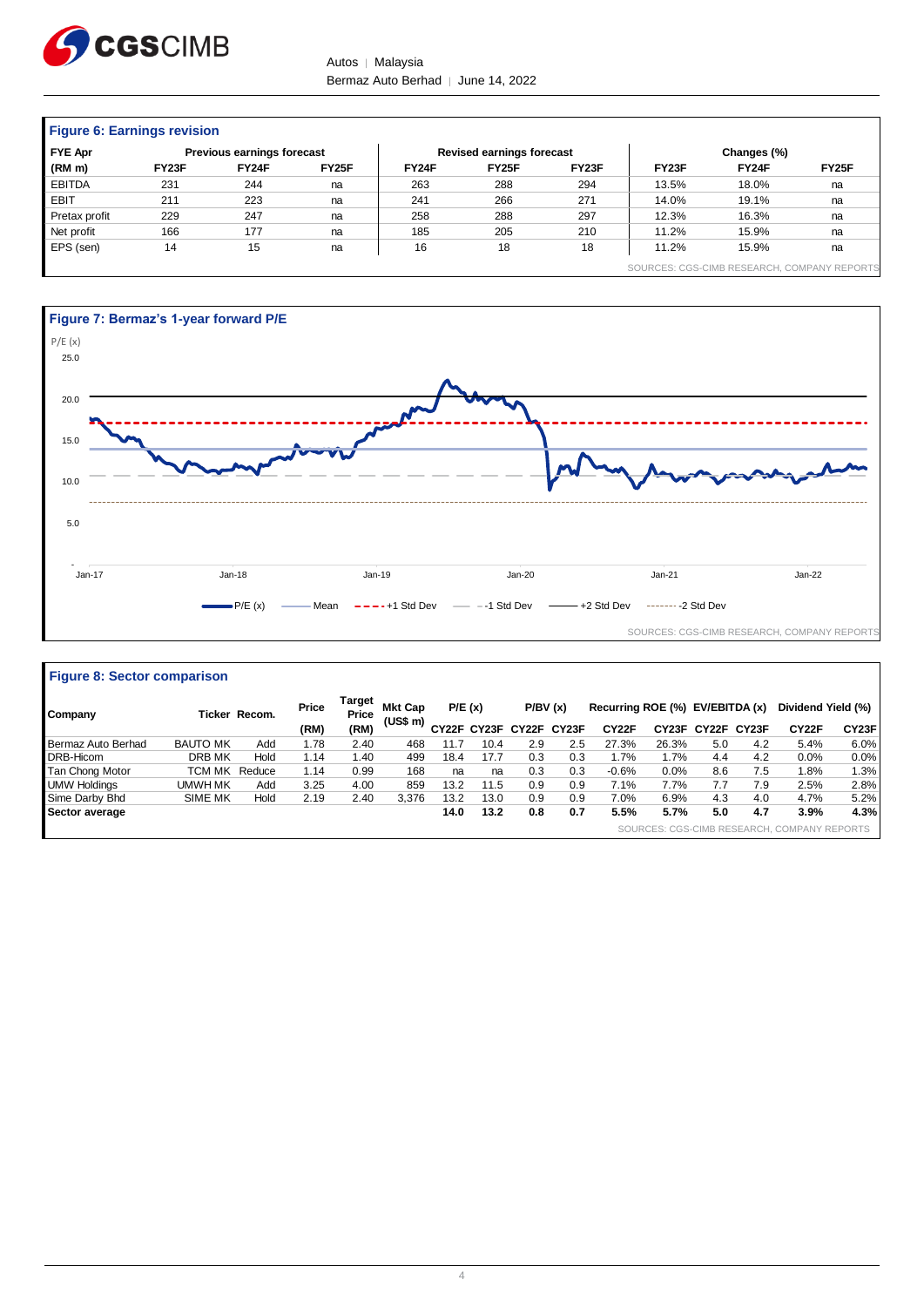

Autos │ Malaysia Bermaz Auto Berhad │ June 14, 2022



# **ESG in a nutshell**

Bermaz Auto (BAuto) is principally involved in the distribution of completely knocked down (CKD) and completely built up (CBU) Mazda vehicles in Malaysia and the Philippines. BAuto was appointed as the franchised holder in Malaysia for Kia on Apr-2021 and Peugeot on Dec-2020.

Its sustainability activities are focused on improving safety standards for consumers, climate protection, green technology via Energy Efficient Vehicle (EEVs), local content vendor development, high value-added manufacturing and promotion of exports of value-added products as outlined under Malaysia's National Automotive Policy (NAP). BAuto has been included in the FTSE4Good Bursa Malaysia Index since Jun 2020.

| Keep your eye on                                                                                                                                                                                                                                                                                                                                                                                                                                                                                                                                                                                                                                                                                                                                               | <b>Implications</b>                                                                                                                                                                                                                                                                                                                                                                                                                       |
|----------------------------------------------------------------------------------------------------------------------------------------------------------------------------------------------------------------------------------------------------------------------------------------------------------------------------------------------------------------------------------------------------------------------------------------------------------------------------------------------------------------------------------------------------------------------------------------------------------------------------------------------------------------------------------------------------------------------------------------------------------------|-------------------------------------------------------------------------------------------------------------------------------------------------------------------------------------------------------------------------------------------------------------------------------------------------------------------------------------------------------------------------------------------------------------------------------------------|
| Global automakers are increasing their efforts to achieve<br>cleaner exhaust emissions and improve fuel economy in<br>order to reduce CO2 emissions and the world's<br>dependence on fossil fuels. The Malaysian government in<br>Budget 2022 announced its plan to waive excise duties and<br>taxes for electric vehicles (EVs) until 2023 for CBU models<br>and 2025 for CKD models. This is part of the government's<br>strategy to promote EV adoption in the domestic market.                                                                                                                                                                                                                                                                             | We think BAuto is well positioned to capitalise on the<br>structural change in the automotive industry from internal<br>combustion engines (ICE) to EVs, given that its principal<br>partner, Mazda, has announced plans to introduce 13<br>electrified models by 2025. Moreover, BAuto is in plans to<br>introduce hybrid and battery EV (BEV) models, such as<br>Mazda MX-30, Peugeot 2008 SUV EV and Kia EV6, from<br>2HCY22F onwards. |
| <b>ESG highlights</b>                                                                                                                                                                                                                                                                                                                                                                                                                                                                                                                                                                                                                                                                                                                                          | <b>Implications</b>                                                                                                                                                                                                                                                                                                                                                                                                                       |
| On the environmental aspect, BAuto complies with<br>regulatory requirements for scheduled waste disposal. All<br>its scheduled wastes are removed from site within 180<br>days. BAuto's total scheduled waste rose 36% to 212.6<br>tonnes in FY4/20, mainly due to higher lubricating oil<br>usage.                                                                                                                                                                                                                                                                                                                                                                                                                                                            | As the group sells more ICE vehicles, it will consume more<br>lubricating oil for its after-sales service requirement. If<br>BAuto starts to sell more EV models, this could reduce its<br>lubricating oil consumption; however, that may pose an<br>earnings risk due to lower demand for its after-sales<br>service.                                                                                                                    |
| <b>Trends</b>                                                                                                                                                                                                                                                                                                                                                                                                                                                                                                                                                                                                                                                                                                                                                  | <b>Implications</b>                                                                                                                                                                                                                                                                                                                                                                                                                       |
| In terms of product responsibility, BAuto is one the few<br>auto distributors in the country that offer at least five years<br>of free service and maintenance to its customers. The<br>group carried out an aggressive promotional campaign<br>offering six years of free service and maintenance to its<br>customers during the initial phase of Malaysia's auto sales<br>tax holiday in 2020 to drive sales recovery. The free<br>service maintenance package provides owners with free<br>scheduled maintenance, inclusive of the cost of labour,<br>parts and lubricants. In addition, BAuto has also<br>implemented a similar five years of free service and<br>maintenance for its customers under Kia from Feb 2022<br>and Peugeot beginning Jun 2022. | The initiative received favourable market reception. We<br>believe this kind of initiative helps to differentiate BAuto<br>from the competition. Although this may impact near-term<br>profit margin, we believe it should help build brand loyalty<br>among BAuto's customers.                                                                                                                                                           |
|                                                                                                                                                                                                                                                                                                                                                                                                                                                                                                                                                                                                                                                                                                                                                                | SOURCES: CGS-CIMB RESEARCH, REFINITIV                                                                                                                                                                                                                                                                                                                                                                                                     |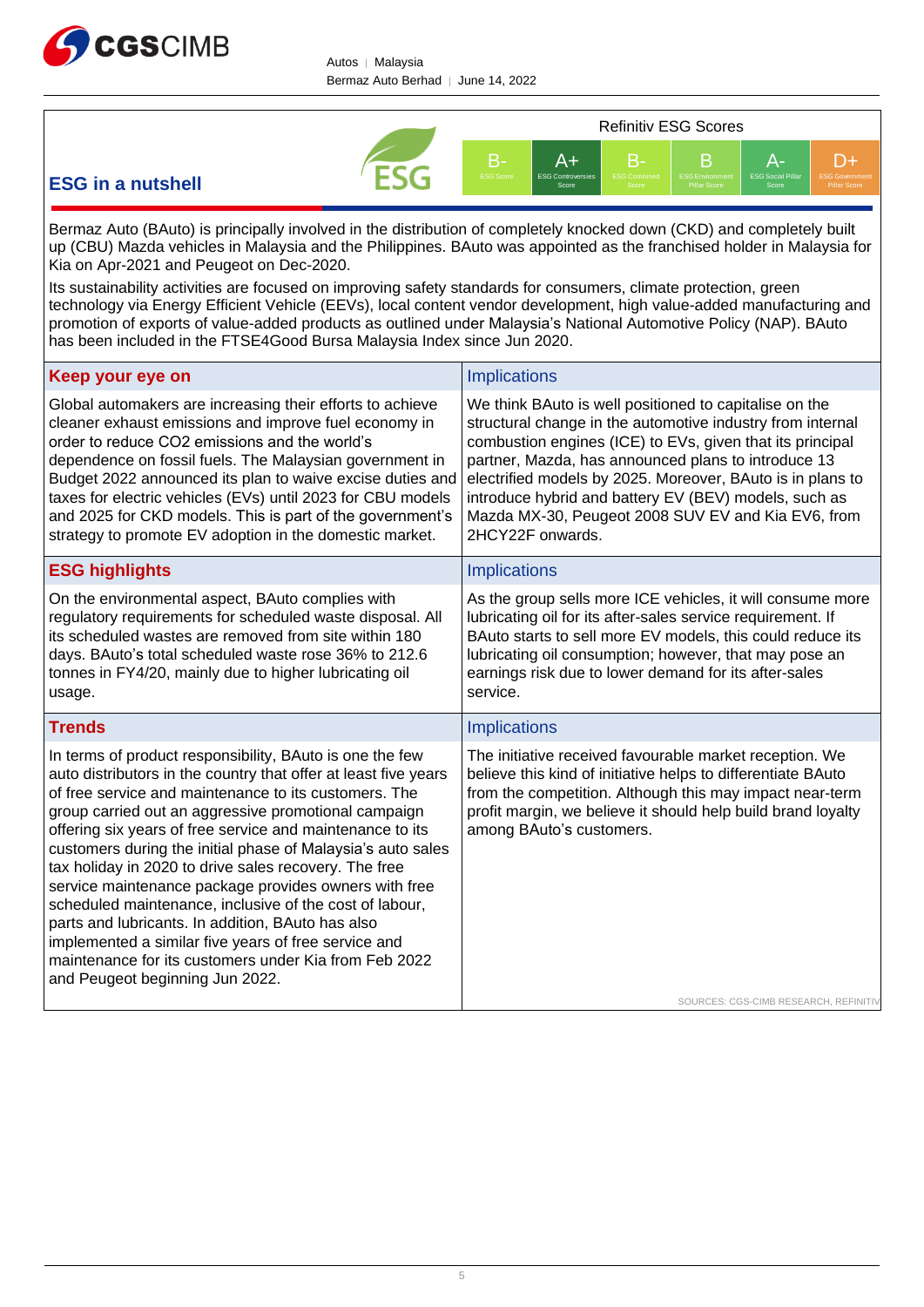

# **BY THE NUMBERS**



# **Profit & Loss**

| (RMm)                                  | Apr-21A  | Apr-22A  | Apr-23F  | Apr-24F | Apr-25F  |
|----------------------------------------|----------|----------|----------|---------|----------|
| <b>Total Net Revenues</b>              | 2,288    | 2,325    | 2,785    | 3,018   | 3,160    |
| <b>Gross Profit</b>                    | 309      | 365      | 430      | 469     | 483      |
| <b>Operating EBITDA</b>                | 172      | 225      | 263      | 288     | 294      |
| Depreciation And Amortisation          | (16)     | (21)     | (22)     | (22)    | (22)     |
| <b>Operating EBIT</b>                  | 156      | 204      | 241      | 266     | 271      |
| Financial Income/(Expense)             | (7)      | (4)      | (3)      | (2)     | (1)      |
| Pretax Income/(Loss) from Assoc.       | 21       | 18       | 20       | 24      | 26       |
| Non-Operating Income/(Expense)         | $\Omega$ | $\Omega$ | $\Omega$ | 0       | $\Omega$ |
| Profit Before Tax (pre-El)             | 169      | 219      | 258      | 288     | 297      |
| <b>Exceptional Items</b>               |          |          |          |         |          |
| <b>Pre-tax Profit</b>                  | 169      | 219      | 258      | 288     | 297      |
| Taxation                               | (40)     | (60)     | (64)     | (72)    | (74)     |
| Exceptional Income - post-tax          |          |          |          |         |          |
| <b>Profit After Tax</b>                | 129      | 159      | 193      | 216     | 222      |
| Minority Interests                     | 5        | (3)      | (8)      | (11)    | (13)     |
| <b>Preferred Dividends</b>             |          |          |          |         |          |
| FX Gain/(Loss) - post tax              |          |          |          |         |          |
| Other Adjustments - post-tax           |          |          |          |         |          |
| Preference Dividends (Australia)       |          |          |          |         |          |
| <b>Net Profit</b>                      | 134      | 156      | 185      | 205     | 210      |
| Normalised Net Profit                  | 129      | 159      | 193      | 216     | 222      |
| <b>Fully Diluted Normalised Profit</b> | 134      | 156      | 185      | 205     | 210      |

| <b>Cash Flow</b>                 |         |         |         |         |         |
|----------------------------------|---------|---------|---------|---------|---------|
| (RMm)                            | Apr-21A | Apr-22A | Apr-23F | Apr-24F | Apr-25F |
| <b>EBITDA</b>                    | 172.0   | 225.4   | 262.7   | 287.8   | 293.6   |
| Cash Flow from Invt. & Assoc.    |         |         |         |         |         |
| Change In Working Capital        |         |         |         |         |         |
| (Incr)/Decr in Total Provisions  |         |         |         |         |         |
| Other Non-Cash (Income)/Expense  |         |         |         |         |         |
| Other Operating Cashflow         | 323.1   | 127.4   | 3.8     | 5.5     | 6.5     |
| Net Interest (Paid)/Received     | (12.8)  | (10.6)  | (13.0)  | (13.0)  | (13.0)  |
| <b>Tax Paid</b>                  | (40.1)  | (61.7)  | (64.4)  | (71.9)  | (74.1)  |
| <b>Cashflow From Operations</b>  | 442.1   | 280.5   | 189.1   | 208.4   | 213.0   |
| Capex                            | (3.6)   | (10.6)  | (15.0)  | (15.0)  | (15.0)  |
| Disposals Of FAs/subsidiaries    | 0.0     | 0.0     | 0.0     | 0.0     | 0.0     |
| Acg. Of Subsidiaries/investments | 0.0     | 0.0     | 0.0     | 0.0     | 0.0     |
| Other Investing Cashflow         | 5.4     | 6.6     | 9.5     | 10.8    | 12.3    |
| <b>Cash Flow From Investing</b>  | 1.8     | (4.0)   | (5.5)   | (4.2)   | (2.7)   |
| Debt Raised/(repaid)             | 67.7    | (31.5)  | 0.0     | 0.0     | 0.0     |
| Proceeds From Issue Of Shares    | 0.0     | 0.0     | 0.0     | 0.0     | 0.0     |
| Shares Repurchased               |         |         |         |         |         |
| Dividends Paid                   | (37.2)  | (78.4)  | (85.3)  | (94.5)  | (88.4)  |
| <b>Preferred Dividends</b>       |         |         |         |         |         |
| <b>Other Financing Cashflow</b>  | (7.7)   | (6.1)   | (13.0)  | (13.0)  | (13.0)  |
| <b>Cash Flow From Financing</b>  | 22.8    | (115.9) | (98.3)  | (107.5) | (101.4) |
| <b>Total Cash Generated</b>      | 466.7   | 160.6   | 85.3    | 96.8    | 108.9   |
| <b>Free Cashflow To Equity</b>   | 511.6   | 245.0   | 183.6   | 204.2   | 210.3   |
| <b>Free Cashflow To Firm</b>     | 456.7   | 287.1   | 196.6   | 217.2   | 223.3   |

SOURCES: CGS-CIMB RESEARCH, COMPANY REPORTS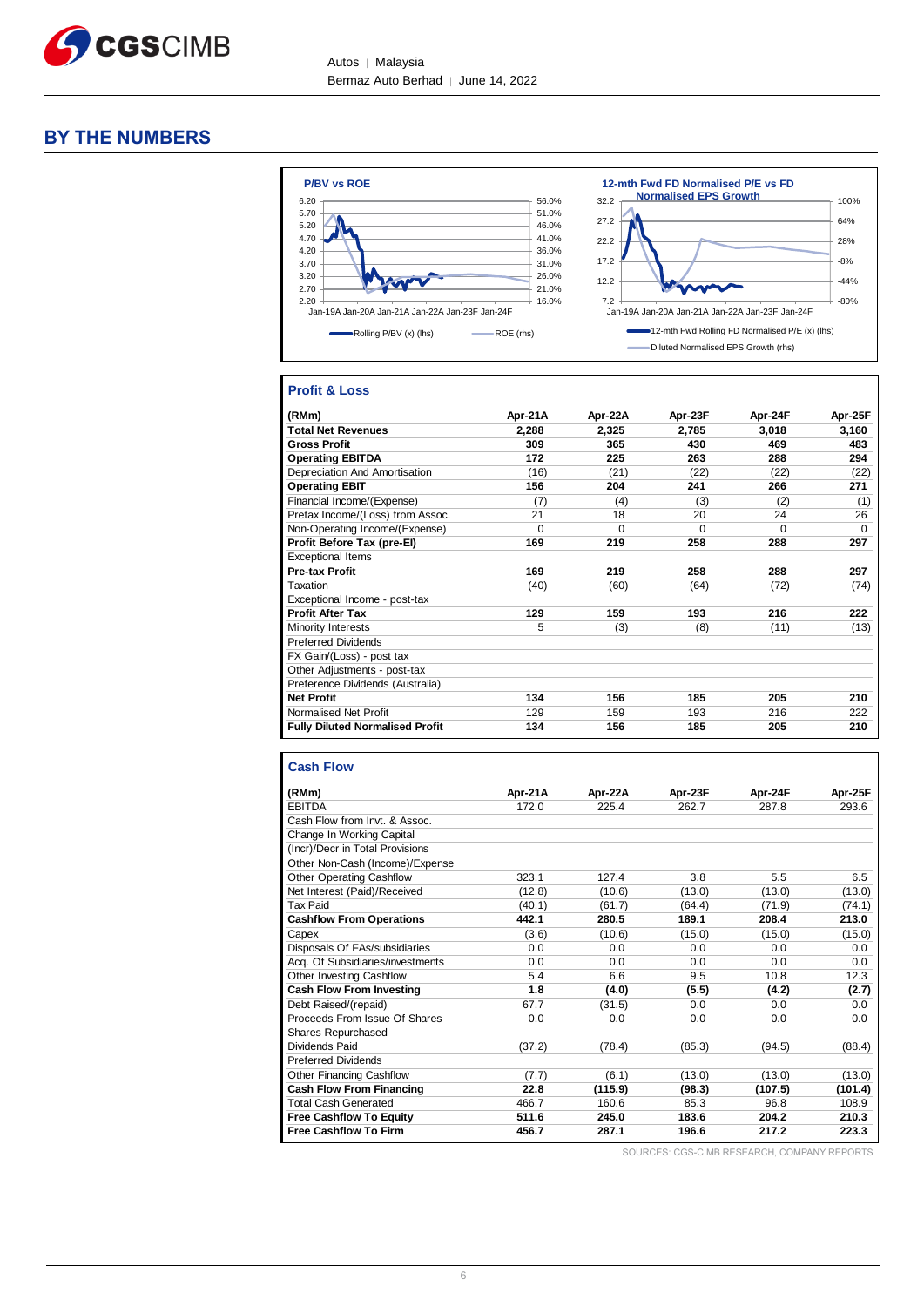

# **BY THE NUMBERS… cont'd**

| <b>Balance Sheet</b>                       |         |         |         |         |         |
|--------------------------------------------|---------|---------|---------|---------|---------|
| (RMm)                                      | Apr-21A | Apr-22A | Apr-23F | Apr-24F | Apr-25F |
| <b>Total Cash And Equivalents</b>          | 563.4   | 693.9   | 792.2   | 902.0   | 1,023.9 |
| <b>Total Debtors</b>                       | 148.5   | 142.5   | 170.7   | 185.0   | 193.7   |
| Inventories                                | 277.8   | 230.4   | 275.9   | 299.1   | 313.1   |
| <b>Total Other Current Assets</b>          | 2.5     | 0.4     | 0.4     | 0.4     | 0.4     |
| <b>Total Current Assets</b>                | 992.2   | 1,067.2 | 1,239.2 | 1,386.4 | 1,531.1 |
| <b>Fixed Assets</b>                        | 100.9   | 121.3   | 114.7   | 107.6   | 100.3   |
| <b>Total Investments</b>                   | 233.4   | 275.7   | 285.7   | 297.7   | 310.7   |
| Intangible Assets                          | 0.5     | 1.3     | 1.3     | 1.3     | 1.3     |
| <b>Total Other Non-Current Assets</b>      | 74.7    | 82.2    | 82.2    | 82.2    | 82.2    |
| <b>Total Non-current Assets</b>            | 409.6   | 480.5   | 483.9   | 488.8   | 494.5   |
| Short-term Debt                            | 105.7   | 100.0   | 100.0   | 100.0   | 100.0   |
| Current Portion of Long-Term Debt          |         |         |         |         |         |
| <b>Total Creditors</b>                     | 247.6   | 253.0   | 303.0   | 328.4   | 343.9   |
| <b>Other Current Liabilities</b>           | 97.9    | 108.6   | 108.6   | 108.6   | 108.6   |
| <b>Total Current Liabilities</b>           | 451.1   | 461.6   | 511.6   | 537.0   | 552.4   |
| <b>Total Long-term Debt</b>                | 99.8    | 99.8    | 99.8    | 99.8    | 99.8    |
| Hybrid Debt - Debt Component               |         |         |         |         |         |
| <b>Total Other Non-Current Liabilities</b> | 238.8   | 297.2   | 314.5   | 319.9   | 320.7   |
| <b>Total Non-current Liabilities</b>       | 338.5   | 397.1   | 414.4   | 419.8   | 420.6   |
| <b>Total Provisions</b>                    | 0.0     | 0.0     | 0.0     | 0.0     | 0.0     |
| <b>Total Liabilities</b>                   | 789.7   | 858.6   | 926.0   | 956.8   | 973.0   |
| Shareholders' Equity                       | 565.4   | 634.3   | 733.9   | 844.4   | 965.7   |
| Minority Interests                         | 46.7    | 54.8    | 63.2    | 74.1    | 86.8    |
| <b>Total Equity</b>                        | 612.1   | 689.1   | 797.1   | 918.5   | 1,052.5 |
| <b>Key Ratios</b>                          | Apr-21A | Apr-22A | Apr-23F | Apr-24F | Apr-25F |
| Revenue Growth                             | 30.3%   | 1.6%    | 19.8%   | 8.4%    | 4.7%    |
| <b>Operating EBITDA Growth</b>             | 38.6%   | 31.0%   | 16.6%   | 9.6%    | 2.0%    |
| Operating EBITDA Margin                    | 7.52%   | 9.69%   | 9.43%   | 9.54%   | 9.29%   |
| Net Cash Per Share (RM)                    | 0.31    | 0.43    | 0.51    | 0.61    | 0.71    |

|                                  | .     |       | .     | .     | .     |
|----------------------------------|-------|-------|-------|-------|-------|
| Revenue Growth                   | 30.3% | 1.6%  | 19.8% | 8.4%  | 4.7%  |
| Operating EBITDA Growth          | 38.6% | 31.0% | 16.6% | 9.6%  | 2.0%  |
| Operating EBITDA Margin          | 7.52% | 9.69% | 9.43% | 9.54% | 9.29% |
| Net Cash Per Share (RM)          | 0.31  | 0.43  | 0.51  | 0.61  | 0.71  |
| BVPS (RM)                        | 0.49  | 0.55  | 0.64  | 0.73  | 0.84  |
| Gross Interest Cover             | 12.16 | 19.35 | 18.56 | 20.46 | 20.88 |
| <b>Effective Tax Rate</b>        | 23.7% | 27.3% | 25.0% | 25.0% | 25.0% |
| Net Dividend Payout Ratio        | 41.0% | 47.0% | 46.2% | 46.1% | 42.1% |
| <b>Accounts Receivables Days</b> | 20.41 | 22.84 | 20.53 | 21.57 | 21.88 |
| <b>Inventory Days</b>            | 88.77 | 47.31 | 39.24 | 41.28 | 41.74 |
| <b>Accounts Payables Days</b>    | 55.07 | 46.61 | 43.09 | 45.33 | 45.84 |
| ROIC (%)                         | 22.0% | 59.1% | 83.5% | 85.3% | 85.3% |
| ROCE (%)                         | 21.8% | 24.7% | 26.6% | 26.2% | 23.9% |
| Return On Average Assets         | 10.0% | 11.0% | 12.0% | 12.1% | 11.4% |
|                                  |       |       |       |       |       |

| <b>Kev Drivers</b>       |          |          |          |          |          |
|--------------------------|----------|----------|----------|----------|----------|
|                          | Apr-21A  | Apr-22A  | Apr-23F  | Apr-24F  | Apr-25F  |
| Malaysian sales volume   | 13.439.0 | 13.362.0 | 16.735.0 | 18.355.0 | 19.200.0 |
| Philippines sales volume | 1.245.0  | 1.304.0  | 1.500.0  | 1.670.0  | 1.820.0  |

SOURCES: CGS-CIMB RESEARCH, COMPANY REPORTS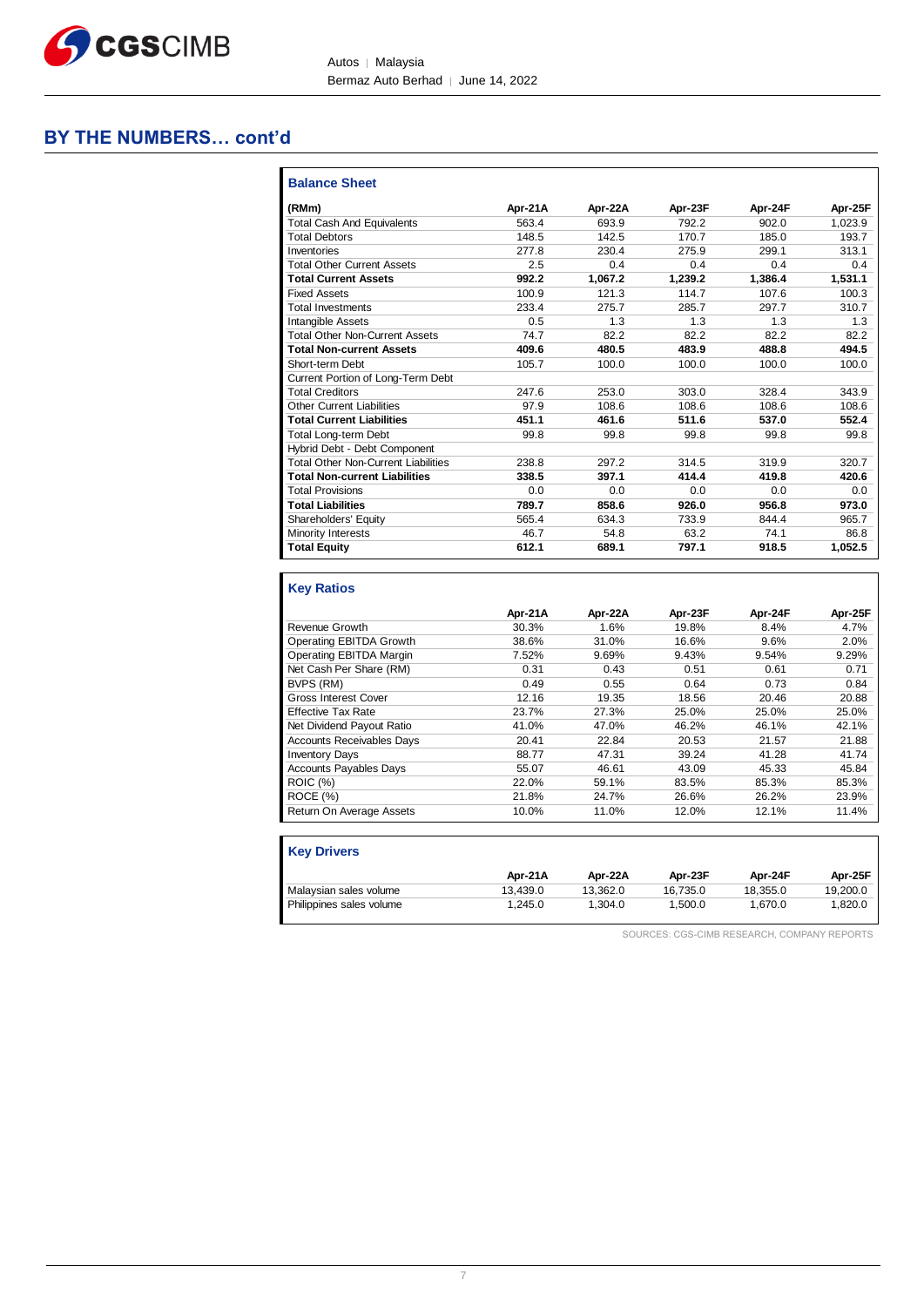

# **DISCLAIMER**

The content of this report (including the views and opinions expressed therein, and the information comprised therein) has been prepared by and belongs to CGS-CIMB. Reports relating to a specific geographical area are produced and distributed by the corresponding CGS-CIMB entity as listed in the table below.

This report is not directed to, or intended for distribution to or use by, any person or entity who is a citizen or resident of or located in any locality, state, country or other jurisdiction where such distribution, publication, availability or use would be contrary to law or regulation.

By accepting this report, the recipient hereof represents and warrants that he is entitled to receive such report in accordance with the restrictions set forth below and agrees to be bound by the limitations contained herein (including the "Restrictions on Distributions" set out below). Any failure to comply with these limitations may constitute a violation of law. This publication is being supplied to you strictly on the basis that it will remain confidential. No part of this report may be (i) copied, photocopied, duplicated, stored or reproduced in any form by any means; or (ii) redistributed or passed on, directly or indirectly, to any other person in whole or in part, for any purpose without the prior written consent of CGS-CIMB.

The information contained in this research report is prepared from data believed to be correct and reliable at the time of issue of this report. CGS-CIMB may or may not issue regular reports on the subject matter of this report at any frequency and may cease to do so or change the periodicity of reports at any time. CGS-CIMB has no obligation to update this report in the event of a material change to the information contained in this report. CGS-CIMB does not accept any obligation to (i) check or ensure that the contents of this report remain current, reliable or relevant, (ii) ensure that the content of this report constitutes all the information a prospective investor may require, (iii) ensure the adequacy, accuracy, completeness, reliability or fairness of any views, opinions and information, and accordingly, CGS-CIMB, its affiliates and related persons including China Galaxy International Financial Holdings Limited ("CGIFHL") and CIMB Group Sdn. Bhd. ("CIMBG") and their respective related corporations (and their respective directors, associates, connected persons and/or employees) shall not be liable in any manner whatsoever for any consequences (including but not limited to any direct, indirect or consequential losses, loss of profits and damages) of any reliance thereon or usage thereof. In particular, CGS-CIMB disclaims all responsibility and liability for the views and opinions set out in this report.

Unless otherwise specified, this report is based upon sources which CGS-CIMB considers to be reasonable. Such sources will, unless otherwise specified, for market data, be market data and prices available from the main stock exchange or market where the relevant security is listed, or, where appropriate, any other market. Information on the accounts and business of company(ies) will generally be based on published statements of the company(ies), information disseminated by regulatory information services, other publicly available information and information resulting from our research.

Whilst every effort is made to ensure that statements of facts made in this report are accurate, all estimates, projections, forecasts, expressions of opinion and other subjective judgments contained in this report are based on assumptions considered to be reasonable as of the date of the document in which they are contained and must not be construed as a representation that the matters referred to therein will occur. Past performance is not a reliable indicator of future performance. The value of investments may go down as well as up and those investing may, depending on the investments in question, lose more than the initial investment. No report shall constitute an offer or an invitation by or on behalf of CGS-CIMB or any of its affiliates (including CGIFHL, CIMBG and their respective related corporations) to any person to buy or sell any investments.

CGS-CIMB, its affiliates and related corporations (including CGIFHL, CIMBG and their respective related corporations) and/or their respective directors, associates, connected parties and/or employees may own or have positions in securities of the company(ies) covered in this research report or any securities related thereto and may from time to time add to or dispose of, or may be materially interested in, any such securities. Further, CGS-CIMB, its affiliates and their respective related corporations (including CGIFHL, CIMBG and their respective related corporations) do and seek to do business with the company(ies) covered in this research report and may from time to time act as market maker or have assumed an underwriting commitment in securities of such company(ies), may sell them to or buy them from customers on a principal basis and may also perform or seek to perform significant investment banking, advisory, underwriting or placement services for or relating to such company(ies) as well as solicit such investment, advisory or other services from any entity mentioned in this report.

CGS-CIMB or its affiliates (including CGIFHL, CIMBG and their respective related corporations) may enter into an agreement with the company(ies) covered in this report relating to the production of research reports. CGS-CIMB may disclose the contents of this report to the company(ies) covered by it and may have amended the contents of this report following such disclosure.

The analyst responsible for the production of this report hereby certifies that the views expressed herein accurately and exclusively reflect his or her personal views and opinions about any and all of the issuers or securities analysed in this report and were prepared independently and autonomously. No part of the compensation of the analyst(s) was, is, or will be directly or indirectly related to the inclusion of specific recommendations(s) or view(s) in this report. The analyst(s) who prepared this research report is prohibited from receiving any compensation, incentive or bonus based on specific investment banking transactions or for providing a specific recommendation for, or view of, a particular company. Information barriers and other arrangements may be established where necessary to prevent conflicts of interests arising. However, the analyst(s) may receive compensation that is based on his/their coverage of company(ies) in the performance of his/their duties or the performance of his/their recommendations and the research personnel involved in the preparation of this report may also participate in the solicitation of the businesses as described above. In reviewing this research report, an investor should be aware that any or all of the foregoing, among other things, may give rise to real or potential conflicts of interest. Additional information is, subject to the duties of confidentiality, available on request.

Reports relating to a specific geographical area are produced by the corresponding CGS-CIMB entity as listed in the table below. The term "CGS-CIMB" shall denote, where appropriate, the relevant entity distributing or disseminating the report in the particular jurisdiction referenced below, or, in every other case except as otherwise stated herein, CGS-CIMB Securities International Pte. Ltd. and its affiliates, subsidiaries and related corporations.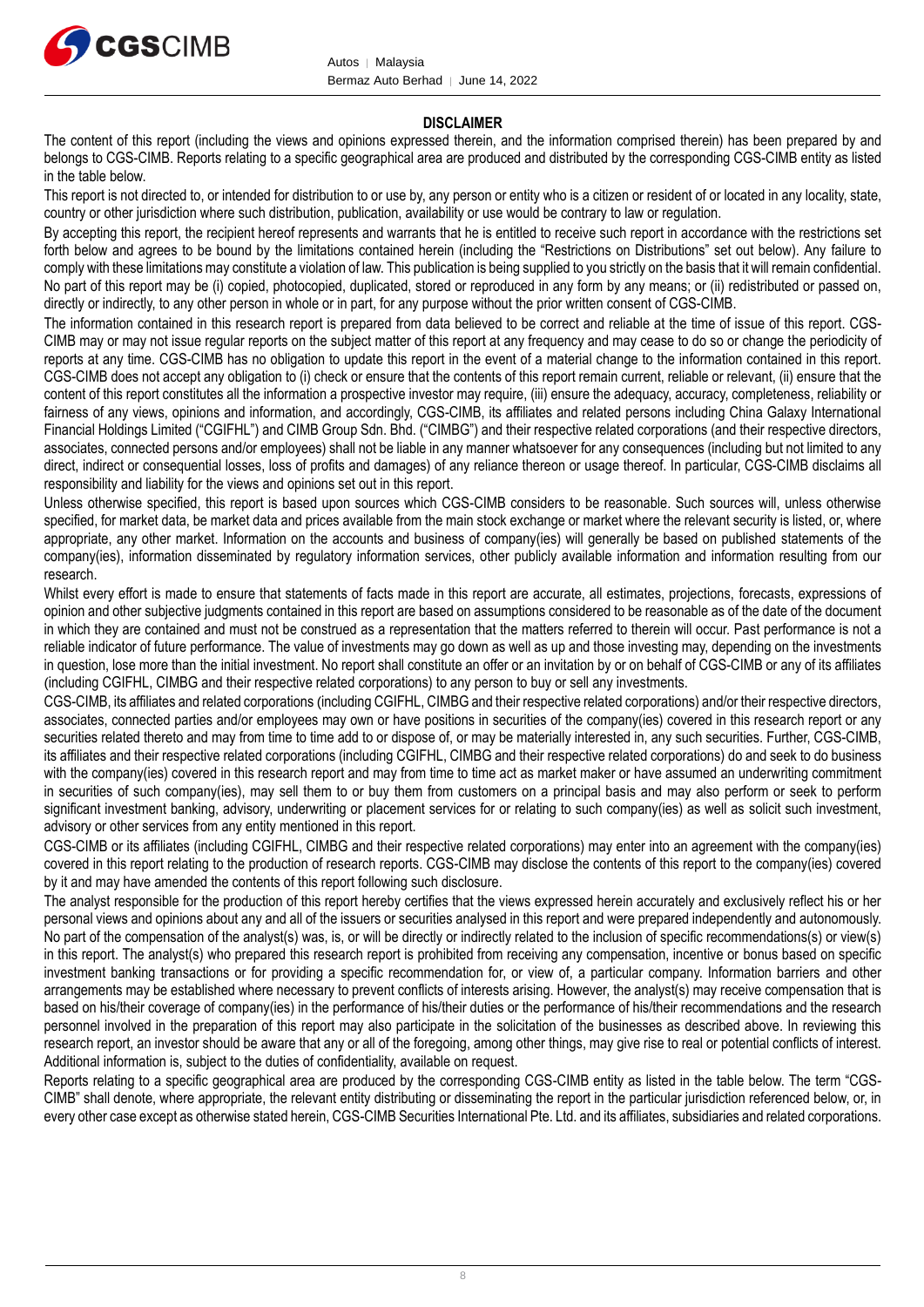

Autos │ Malaysia Bermaz Auto Berhad | June 14, 2022

| Country     | <b>CGS-CIMB Entity</b>                                | <b>Regulated by</b>                                             |
|-------------|-------------------------------------------------------|-----------------------------------------------------------------|
| Hong Kong   | CGS-CIMB Securities (Hong Kong) Limited               | Securities and Futures Commission Hong Kong                     |
| India       | CGS-CIMB Securities (India) Private Limited           | Securities and Exchange Board of India (SEBI)                   |
| Indonesia   | PT CGS-CIMB Sekuritas Indonesia                       | Financial Services Authority of Indonesia                       |
| Malaysia    | CGS-CIMB Securities Sdn. Bhd.                         | Securities Commission Malaysia                                  |
| Singapore   | CGS-CIMB Securities (Singapore) Pte. Ltd.             | Monetary Authority of Singapore                                 |
| South Korea | CGS-CIMB Securities (Hong Kong) Limited, Korea Branch | Financial Services Commission and Financial Supervisory Service |
| Thailand    | CGS-CIMB Securities (Thailand) Co. Ltd.               | Securities and Exchange Commission Thailand                     |

# **Other Significant Financial Interests:**

(i) As of May 31, 2022 CGS-CIMB has a proprietary position in the securities (which may include but not be limited to shares, warrants, call warrants and/or any other derivatives) in the following company or companies covered or recommended in this report:

(a) -

(ii) Analyst Disclosure: As of June 14, 2022, the analyst(s) who prepared this report, and the associate(s), has / have an interest in the securities (which may include but not be limited to shares, warrants, call warrants and/or any other derivatives) in the following company or companies covered or recommended in this report:

(a) -

This report does not purport to contain all the information that a prospective investor may require. Neither CGS-CIMB nor any of its affiliates (including CGIFHL, CIMBG and their related corporations) make any guarantee, representation or warranty, express or implied, as to the adequacy, accuracy, completeness, reliability or fairness of any such information and opinion contained in this report. Neither CGS-CIMB nor any of its affiliates nor their related persons (including CGIFHL, CIMBG and their related corporations) shall be liable in any manner whatsoever for any consequences (including but not limited to any direct, indirect or consequential losses, loss of profits and damages) of any reliance thereon or usage thereof.

This report is general in nature and has been prepared for information purposes only. It is intended for circulation amongst CGS-CIMB's clients generally and does not have regard to the specific investment objectives, financial situation and the particular needs of any specific person who may receive this report. The information and opinions in this report are not and should not be construed or considered as an offer, recommendation or solicitation to buy or sell the subject securities, related investments or other financial instruments or any derivative instrument, or any rights pertaining thereto.

Investors are advised to make their own independent evaluation of the information contained in this research report, consider their own individual investment objectives, financial situation and particular needs and consult their own professional and financial advisers as to the legal, business, financial, tax and other aspects before participating in any transaction in respect of the securities of company(ies) covered in this research report. The securities of such company(ies) may not be eligible for sale in all jurisdictions or to all categories of investors.

### Restrictions on Distributions

**Australia:** Despite anything in this report to the contrary, this research is provided in Australia by CGS-CIMB Securities (Singapore) Pte. Ltd. and CGS-CIMB Securities (Hong Kong) Limited. This research is only available in Australia to persons who are "wholesale clients" (within the meaning of the Corporations Act 2001 (Cth) and is supplied solely for the use of such wholesale clients and shall not be distributed or passed on to any other person. You represent and warrant that if you are in Australia, you are a "wholesale client". This research is of a general nature only and has been prepared without taking into account the objectives, financial situation or needs of the individual recipient. CGS-CIMB Securities (Singapore) Pte. Ltd. and CGS-CIMB Securities (Hong Kong) Limited do not hold, and are not required to hold an Australian financial services license. CGS-CIMB Securities (Singapore) Pte. Ltd. and CGS-CIMB Securities (Hong Kong) Limited rely on "passporting" exemptions for entities appropriately licensed by the Monetary Authority of Singapore (under ASIC Class Order 03/1102) and the Securities and Futures Commission in Hong Kong (under ASIC Class Order 03/1103).

**Canada:** This research report has not been prepared in accordance with the disclosure requirements of Dealer Member Rule 3400 – Research Restrictions and Disclosure Requirements of the Investment Industry Regulatory Organization of Canada. For any research report distributed by CIBC, further disclosures related to CIBC conflicts of interest can be found at https://researchcentral.cibcwm.com .

**China:** For the purpose of this report, the People's Republic of China ("PRC") does not include the Hong Kong Special Administrative Region, the Macau Special Administrative Region or Taiwan. The distributor of this report has not been approved or licensed by the China Securities Regulatory Commission or any other relevant regulatory authority or governmental agency in the PRC. This report contains only marketing information. The distribution of this report is not an offer to buy or sell to any person within or outside PRC or a solicitation to any person within or outside of PRC to buy or sell any instruments described herein. This report is being issued outside the PRC to a limited number of institutional investors and may not be provided to any person other than the original recipient and may not be reproduced or used for any other purpose.

**France:** Only qualified investors within the meaning of French law shall have access to this report. This report shall not be considered as an offer to subscribe to, or used in connection with, any offer for subscription or sale or marketing or direct or indirect distribution of financial instruments and it is not intended as a solicitation for the purchase of any financial instrument.

Germany: This report is only directed at persons who are professional investors as defined in sec 31a(2) of the German Securities Trading Act (WpHG). This publication constitutes research of a non-binding nature on the market situation and the investment instruments cited here at the time of the publication of the information.

The current prices/yields in this issue are based upon closing prices from Bloomberg as of the day preceding publication. Please note that neither the German Federal Financial Supervisory Agency (BaFin), nor any other supervisory authority exercises any control over the content of this report.

**Hong Kong:** This report is issued and distributed in Hong Kong by CGS-CIMB Securities (Hong Kong) Limited ("CHK") which is licensed in Hong Kong by the Securities and Futures Commission for Type 1 (dealing in securities) and Type 4 (advising on securities) activities. Any investors wishing to purchase or otherwise deal in the securities covered in this report should contact the Head of Sales at CGS-CIMB Securities (Hong Kong) Limited. The views and opinions in this research report are our own as of the date hereof and are subject to change. If the Financial Services and Markets Act of the United Kingdom or the rules of the Financial Conduct Authority apply to a recipient, our obligations owed to such recipient therein are unaffected.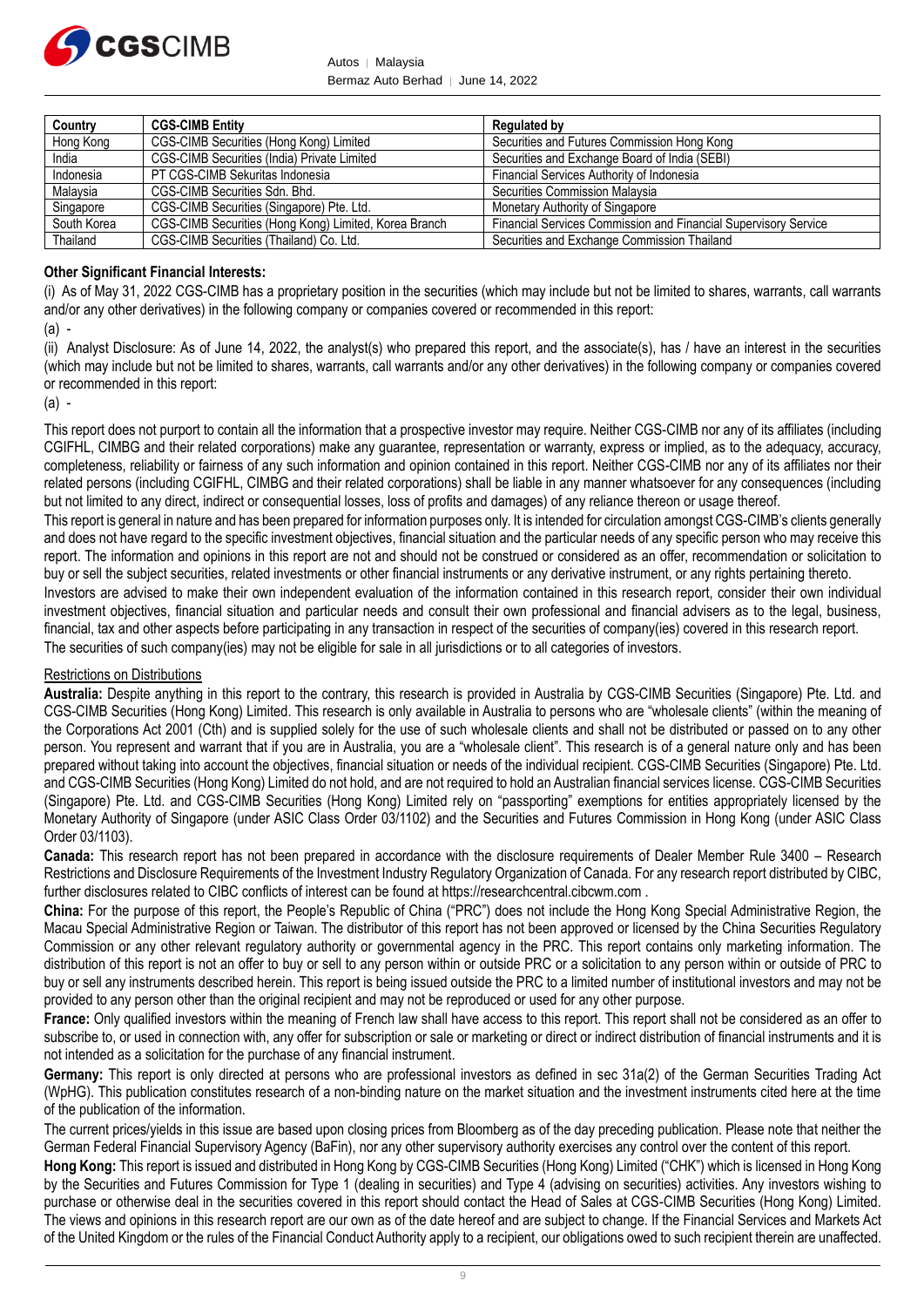

CHK has no obligation to update its opinion or the information in this research report.

This publication is strictly confidential and is for private circulation only to clients of CHK.

CHK does not make a market on other securities mentioned in the report.

**India:** This report is issued and distributed in India by CGS-CIMB Securities (India) Private Limited ("CGS-CIMB India"). CGS-CIMB India is a subsidiary of CGS-CIMB Securities International Pte. Ltd. which is in turn is a 50:50 joint venture company of CGIFHL and CIMBG. The details of the members of the group of companies of CGS-CIMB can be found at www.cgs-cimb.com, CGIFHL at www.chinastock.com.hk/en/ACG/ContactUs/index.aspx and CIMBG at www.cimb.com/en/who-we-are.html. CGS-CIMB India is registered with the National Stock Exchange of India Limited and BSE Limited as a trading and clearing member (Merchant Banking Number: INM000012037) under the Securities and Exchange Board of India (Stock Brokers and Sub-Brokers) Regulations, 1992. In accordance with the provisions of Regulation 4(g) of the Securities and Exchange Board of India (Investment Advisers) Regulations, 2013, CGS-CIMB India is not required to seek registration with the Securities and Exchange Board of India ("SEBI") as an Investment Adviser. CGS-CIMB India is registered with SEBI (SEBI Registration Number: INZ000209135) as a Research Analyst (INH000000669) pursuant to the SEBI (Research Analysts) Regulations, 2014 ("Regulations").

This report does not take into account the particular investment objectives, financial situations, or needs of the recipients. It is not intended for and does not deal with prohibitions on investment due to law/jurisdiction issues etc. which may exist for certain persons/entities. Recipients should rely on their own investigations and take their own professional advice before investment.

The report is not a "prospectus" as defined under Indian Law, including the Companies Act, 2013, and is not, and shall not be, approved by, or filed or registered with, any Indian regulator, including any Registrar of Companies in India, SEBI, any Indian stock exchange, or the Reserve Bank of India. No offer, or invitation to offer, or solicitation of subscription with respect to any such securities listed or proposed to be listed in India is being made, or intended to be made, to the public, or to any member or section of the public in India, through or pursuant to this report.

The research analysts, strategists or economists principally responsible for the preparation of this research report are segregated from the other activities of CGS-CIMB India and they have received compensation based upon various factors, including quality, accuracy and value of research, firm profitability or revenues, client feedback and competitive factors. Research analysts', strategists' or economists' compensation is not linked to investment banking or capital markets transactions performed or proposed to be performed by CGS-CIMB India or its affiliates.

CGS-CIMB India does not have actual / beneficial ownership of 1% or more securities of the subject company in this research report, at the end of the month immediately preceding the date of publication of this research report. However, since affiliates of CGS-CIMB India are engaged in the financial services business, they might have in their normal course of business financial interests or actual / beneficial ownership of one per cent or more in various companies including the subject company in this research report.

CGS-CIMB India or its associates, may: (a) from time to time, have long or short position in, and buy or sell the securities of the subject company in this research report; or (b) be engaged in any other transaction involving such securities and earn brokerage or other compensation or act as a market maker in the financial instruments of the subject company in this research report or act as an advisor or lender/borrower to such company or may have any other potential conflict of interests with respect to any recommendation and other related information and opinions.

CGS-CIMB India, its associates and the analyst engaged in preparation of this research report have not received any compensation for investment banking, merchant banking or brokerage services from the subject company mentioned in the research report in the past 12 months.

CGS-CIMB India, its associates and the analyst engaged in preparation of this research report have not managed or co-managed public offering of securities for the subject company mentioned in the research report in the past 12 months. The analyst from CGS-CIMB India engaged in preparation of this research report or his/her relative (a) do not have any financial interests in the subject company mentioned in this research report; (b) do not own 1% or more of the equity securities of the subject company mentioned in the research report as of the last day of the month preceding the publication of the research report; (c) do not have any material conflict of interest at the time of publication of the research report.

**Indonesia:** This report is issued and distributed by PT CGS-CIMB Sekuritas Indonesia ("CGS-CIMB Indonesia"). The views and opinions in this research report are our own as of the date hereof and are subject to change. CGS-CIMB Indonesia has no obligation to update its opinion or the information in this research report. This report is for private circulation only to clients of CGS-CIMB Indonesia. Neither this report nor any copy hereof may be distributed in Indonesia or to any Indonesian citizens wherever they are domiciled or to Indonesian residents except in compliance with applicable Indonesian capital market laws and regulations.

This research report is not an offer of securities in Indonesia. The securities referred to in this research report have not been registered with the Financial Services Authority (Otoritas Jasa Keuangan) pursuant to relevant capital market laws and regulations, and may not be offered or sold within the territory of the Republic of Indonesia or to Indonesian citizens through a public offering or in circumstances which constitute an offer within the meaning of the Indonesian capital market law and regulations.

**Ireland:** CGS-CIMB is not an investment firm authorised in the Republic of Ireland and no part of this document should be construed as CGS-CIMB acting as, or otherwise claiming or representing to be, an investment firm authorised in the Republic of Ireland.

**Malaysia:** This report is distributed in Malaysia by CGS-CIMB Securities Sdn. Bhd. ("CGS-CIMB Malaysia") solely for the benefit of and for the exclusive use of our clients. Recipients of this report are to contact CGS-CIMB Malaysia, at Level 29, Menara Bumiputra-Commerce, No. 11, Jalan Raja Laut, 50350 Kuala Lumpur, Malaysia, in respect of any matters arising from or in connection with this report. CGS-CIMB Malaysia has no obligation to update, revise or reaffirm its opinion or the information in this research report after the date of this report. CGS-CIMB Malaysia may act or acts as a market maker in the capital market products of the following companies:

UEM EDGENTA BERHAD, EASTERN & ORIENTAL BERHAD, UEM SUNRISE BERHAD, AXIATA GROUP BERHAD, KERJAYA PROSPEK GROUP BERHAD, RANHILL UTILITIES BERHAD, TELEKOM MALAYSIA BERHAD, MATRIX CONCEPTS HOLDINGS BERHAD, SPORTS TOTO BERHAD, KAWAN FOOD BERHAD, DRB-HICOM BERHAD, TALIWORKS CORPORATION BERHAD, ASTRO MALAYSIA HOLDINGS BERHAD, TENAGA NASIONAL BERHAD, MALAYAN BANKING BERHAD, IOI CORPORATION BERHAD, GENTING BERHAD, UNISEM (M) BERHAD, FGV HOLDINGS BERHAD, YINSON HOLDINGS BERHAD.

**New Zealand:** In New Zealand, this report is for distribution only to persons who are wholesale clients pursuant to section 5C of the Financial Advisers Act 2008.

**Singapore:** This report is issued and distributed by CGS-CIMB Securities (Singapore) Pte Ltd ("CGS-CIMB Singapore"). CGS-CIMB Singapore is a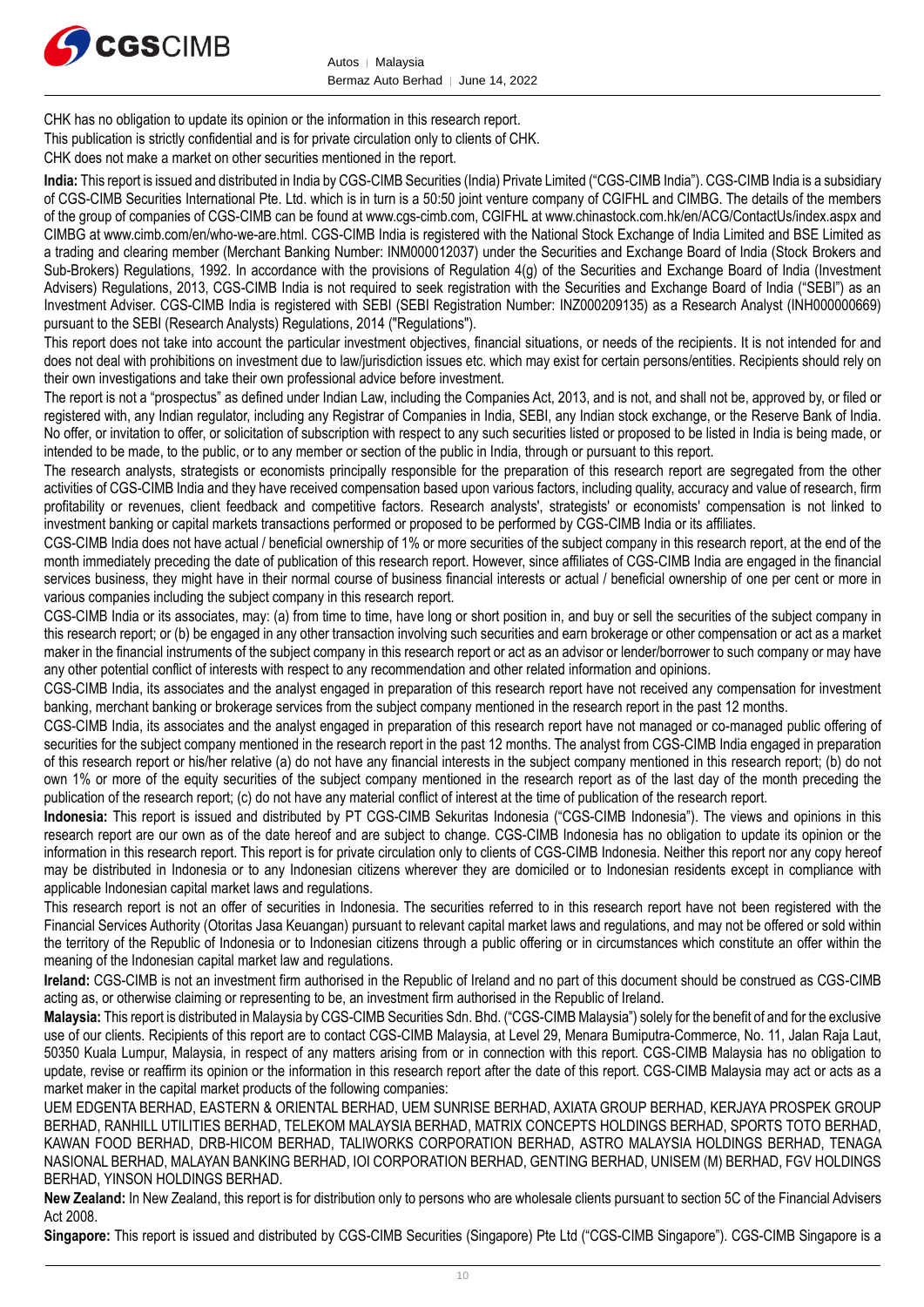

capital markets services licensee under the Securities and Futures Act (Chapter 289). Accordingly, it is exempted from the requirement to hold a financial adviser's licence under the Financial Advisers Act, Cap 110 ("FAA") for advising on investment products, by issuing or promulgating research analyses or research reports, whether in electronic, print or other form. CGS-CIMB Singapore is subject to the applicable rules under the FAA unless it is able to avail itself to any prescribed exemptions.

Recipients of this report are to contact CGS-CIMB Singapore, 10 Marina Boulevard, Marina Bay Financial Centre Tower 2, #09-01, Singapore 018983 in respect of any matters arising from, or in connection with this report. CGS-CIMB Singapore has no obligation to update its opinion or the information in this research report. This publication is strictly confidential and is for private circulation only. If you have not been sent this report by CGS-CIMB Singapore directly, you may not rely, use or disclose to anyone else this report or its contents.

If the recipient of this research report is not an accredited investor, expert investor or institutional investor, CGS-CIMB Singapore accepts legal responsibility for the contents of the report without any disclaimer limiting or otherwise curtailing such legal responsibility. If the recipient is an accredited investor, expert investor or institutional investor, the recipient is deemed to acknowledge that CGS-CIMB Singapore is exempt from certain requirements under the FAA and its attendant regulations, and as such, is exempt from complying with the following:

(a) Section 25 of the FAA (obligation to disclose product information);

(b) Section 27 (duty not to make recommendation with respect to any investment product without having a reasonable basis where you may be reasonably expected to rely on the recommendation) of the FAA;

(c) MAS Notice on Information to Clients and Product Information Disclosure [Notice No. FAA-N03];

(d) MAS Notice on Recommendation on Investment Products [Notice No. FAA-N16];

(e) Section 36 (obligation on disclosure of interest in specified products), and

(f) any other laws, regulations, notices, directive, guidelines, circulars and practice notes which are relates to the above, to the extent permitted by applicable laws, as may be amended from time to time, and any other laws, regulations, notices, directive, guidelines, circulars, and practice notes as we may notify you from time to time. In addition, the recipient who is an accredited investor, expert investor or institutional investor acknowledges that as CGS-CIMB Singapore is exempt from Section 27 of the FAA, the recipient will also not be able to file a civil claim against CGS-CIMB Singapore for any loss or damage arising from the recipient's reliance on any recommendation made by CGS-CIMB Singapore which would otherwise be a right that is available to the recipient under Section 27 of the FAA. .

CGS-CIMB Singapore, its affiliates and related corporations, their directors, associates, connected parties and/or employees may own or have positions in specified products of the company(ies) covered in this research report or any specified products related thereto and may from time to time add to or dispose of, or may be materially interested in, any such specified products. Further, CGS-CIMB Singapore, its affiliates and its related corporations do and seek to do business with the company(ies) covered in this research report and may from time to time act as market maker or have assumed an underwriting commitment in specified products of such company(ies), may sell them to or buy them from customers on a principal basis and may also perform or seek to perform significant investment banking, advisory, underwriting or placement services for or relating to such company(ies) as well as solicit such investment, advisory or other services from any entity mentioned in this report.

As of June 13, 2022, CGS-CIMB Singapore does not have a proprietary position in the recommended specified products in this report.

CGS-CIMB Singapore does not make a market on the securities mentioned in the report.

**South Korea:** This report is issued and distributed in South Korea by CGS-CIMB Securities (Hong Kong) Limited, Korea Branch ("CGS-CIMB Korea") which is licensed as a cash equity broker, and regulated by the Financial Services Commission and Financial Supervisory Service of Korea. In South Korea, this report is for distribution only to professional investors under Article 9(5) of the Financial Investment Services and Capital Market Act of Korea ("FSCMA").

**Spain:** This document is a research report and it is addressed to institutional investors only. The research report is of a general nature and not personalised and does not constitute investment advice so, as the case may be, the recipient must seek proper advice before adopting any investment decision. This document does not constitute a public offering of securities.

CGS-CIMB is not registered with the Spanish Comision Nacional del Mercado de Valores to provide investment services.

**Sweden:** This report contains only marketing information and has not been approved by the Swedish Financial Supervisory Authority. The distribution of this report is not an offer to sell to any person in Sweden or a solicitation to any person in Sweden to buy any instruments described herein and may not be forwarded to the public in Sweden.

**Switzerland:** This report has not been prepared in accordance with the recognized self-regulatory minimal standards for research reports of banks issued by the Swiss Bankers' Association (Directives on the Independence of Financial Research).

**Thailand:** This report is issued and distributed by CGS-CIMB Securities (Thailand) Co. Ltd. ("CGS-CIMB Thailand") based upon sources believed to be reliable (but their accuracy, completeness or correctness is not guaranteed). The statements or expressions of opinion herein were arrived at after due and careful consideration for use as information for investment. Such opinions are subject to change without notice and CGS-CIMB Thailand has no obligation to update its opinion or the information in this research report.

CGS-CIMB Thailand may act or acts as Market Maker, and issuer and offeror of Derivative Warrants and Structured Note which may have the following securities as its underlying securities. Investors should carefully read and study the details of the derivative warrants in the prospectus before making investment decisions. AAV, ACE, ADVANC, AEONTS, AMATA, AOT, AP, BAM, BANPU, BBL, BCH, BCP, BCPG, BDMS, BEC, BEM, BGRIM, BH, BJC, BTS, CBG, CENTEL, CHG, CK, CKP, COM7, CPALL, CPF, CPN, CRC, DELTA, DOHOME, DTAC, EA, EGCO, ESSO, GLOBAL, GPSC, GULF, GUNKUL, HANA, HMPRO, ICHI, INTUCH, IRPC, IVL, JAS, JMART, JMT, KBANK, KCE, KKP, KTB, KTC, LH, MAJOR, MEGA, MINT, MTC, NRF, OR, ORI, OSP, PLANB, PRM, PSL, PTG, PTL, PTT, PTTEP, PTTGC, QH, RATCH, RBF, RS, SAWAD, SCB, SCC, SCGP, SINGER, SPALI, SPRC, STA, STEC, STGT, SUPER, SYNEX, TASCO, TCAP, THANI, TISCO, TKN, TOP, TQM, TRUE, TTB, TU, TVO, VGI, WHA

### **Corporate Governance Report:**

The disclosure of the survey result of the Thai Institute of Directors Association ("IOD") regarding corporate governance is made pursuant to the policy of the Office of the Securities and Exchange Commission. The survey of the IOD is based on the information of a company listed on the Stock Exchange of Thailand and the Market for Alternative Investment disclosed to the public and able to be accessed by a general public investor. The result, therefore, is from the perspective of a third party. It is not an evaluation of operation and is not based on inside information.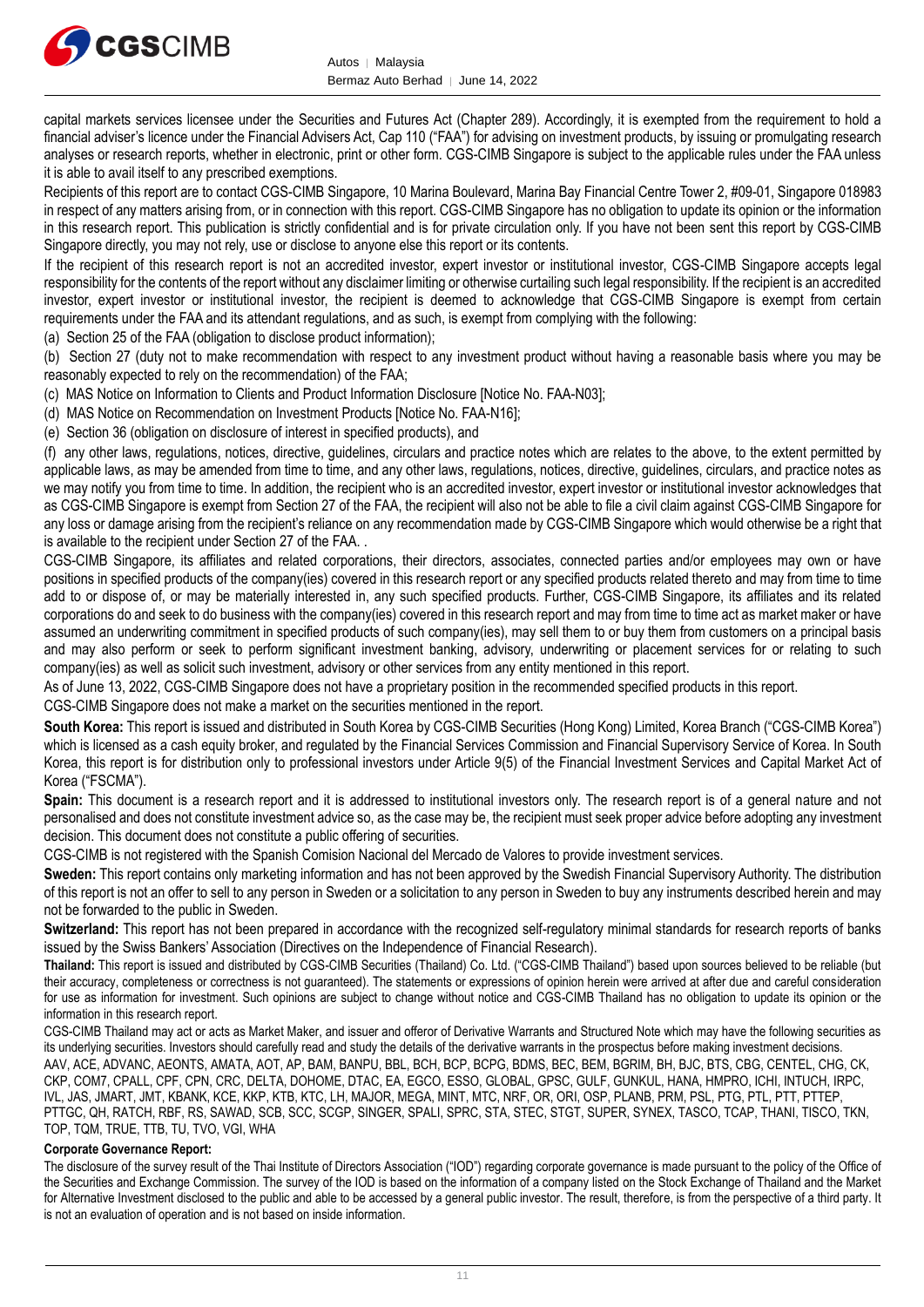

Autos │ Malaysia Bermaz Auto Berhad | June 14, 2022

The survey result is as of the date appearing in the Corporate Governance Report of Thai Listed Companies. As a result, the survey result may be changed after that date. CGS-CIMB Thailand does not confirm nor certify the accuracy of such survey result.

| $S_{\alpha\alpha\beta\alpha}$<br><b>Range:</b> | 100<br>90 | 80<br><b>QC</b><br>v. | $\rightarrow$<br>$\overline{\phantom{a}}$<br>$\prime$<br>. . | - 1<br>Below<br>7 L | ≺esulเ<br>urvey<br>.No<br>◝<br>ີ |
|------------------------------------------------|-----------|-----------------------|--------------------------------------------------------------|---------------------|----------------------------------|
| De:<br>cription.<br>.                          | -xcellent | 000ز′<br>verv         | Good                                                         | N/A                 | N/t                              |

**United Arab Emirates:** The distributor of this report has not been approved or licensed by the UAE Central Bank or any other relevant licensing authorities or governmental agencies in the United Arab Emirates. This report is strictly private and confidential and has not been reviewed by, deposited or registered with UAE Central Bank or any other licensing authority or governmental agencies in the United Arab Emirates. This report is being issued outside the United Arab Emirates to a limited number of institutional investors and must not be provided to any person other than the original recipient and may not be reproduced or used for any other purpose. Further, the information contained in this report is not intended to lead to the sale of investments under any subscription agreement or the conclusion of any other contract of whatsoever nature within the territory of the United Arab Emirates.

**United Kingdom and European Economic Area (EEA):** In the United Kingdom and European Economic Area, this material is also being distributed by CGS-CIMB Securities (UK) Limited ("CGS-CIMB UK"). CGS-CIMB UK is authorized and regulated by the Financial Conduct Authority and its registered office is at 53 New Broad Street, London EC2M 1JJ. The material distributed by CGS-CIMB UK has been prepared in accordance with CGS-CIMB's policies for managing conflicts of interest arising as a result of publication and distribution of this material. This material is for distribution only to, and is solely directed at, selected persons on the basis that those persons: (a) are eligible counterparties and professional clients of CGS-CIMB UK; (b) have professional experience in matters relating to investments falling within Article 19(5) of the Financial Services and Markets Act 2000 (Financial Promotion) Order 2005 (as amended, the "Order"), (c) fall within Article 49(2)(a) to (d) ("high net worth companies, unincorporated associations etc") of the Order; (d) are outside the United Kingdom subject to relevant regulation in each jurisdiction, material(all such persons together being referred to as "relevant persons"). This material is directed only at relevant persons and must not be acted on or relied on by persons who are not relevant persons. Any investment or investment activity to which this material relates is available only to relevant persons and will be engaged in only with relevant persons.

This material is categorised as non-independent for the purposes of CGS-CIMB UK and therefore does not provide an impartial or objective assessment of the subject matter and does not constitute independent research. Consequently, this material has not been prepared in accordance with legal requirements designed to promote the independence of research and will not be subject to any prohibition on dealing ahead of the dissemination of research. Therefore, this material is considered a marketing communication.

**United States:** This research report is distributed in the United States of America by CGS-CIMB Securities (USA) Inc, a U.S. registered broker-dealer and an affiliate of CGS-CIMB Securities Sdn. Bhd., CGS-CIMB Securities (Singapore) Pte Ltd, PT CGS-CIMB Sekuritas Indonesia, CGS-CIMB Securities (Thailand) Co. Ltd, CGS-CIMB Securities (Hong Kong) Limited and CGS-CIMB Securities (India) Private Limited, and is distributed solely to persons who qualify as "U.S. Institutional Investors" as defined in Rule 15a-6 under the Securities and Exchange Act of 1934. This communication is only for Institutional Investors whose ordinary business activities involve investing in shares, bonds, and associated securities and/or derivative securities and who have professional experience in such investments. Any person who is not a U.S. Institutional Investor or Major Institutional Investor must not rely on this communication. The delivery of this research report to any person in the United States of America is not a recommendation to effect any transactions in the securities discussed herein, or an endorsement of any opinion expressed herein. CGS-CIMB Securities (USA) Inc, is a FINRA/SIPC member and takes responsibility for the content of this report. For further information or to place an order in any of the above-mentioned securities please contact a registered representative of CGS-CIMB Securities (USA) Inc.

CGS-CIMB Securities (USA) Inc. does not make a market on other securities mentioned in the report.

CGS-CIMB Securities (USA) Inc. has not managed or co-managed a public offering of any of the securities mentioned in the past 12 months.

CGS-CIMB Securities (USA) Inc. has not received compensation for investment banking services from any of the company mentioned in the past 12 months.

CGS-CIMB Securities (USA) Inc. neither expects to receive nor intends to seek compensation for investment banking services from any of the company mentioned within the next 3 months.

**United States Third-Party Disclaimer:** If this report is distributed in the United States of America by Raymond James & Associates, Inc ("RJA"), this report is third-party research prepared for and distributed in the United States of America by RJA pursuant to an arrangement between RJA and CGS-CIMB Securities International Pte. Ltd. ("CGS-CIMB"). CGS-CIMB is not an affiliate of RJA. This report is distributed solely to persons who qualify as "U.S. Institutional Investors" or as "Major U.S. Institutional Investors" as defined in Rule 15a-6 under the Securities and Exchange Act of 1934, as amended. This communication is only for U.S. Institutional Investors or Major U.S. Institutional Investor whose ordinary business activities involve investing in shares, bonds, and associated securities and/or derivative securities and who have professional experience in such investments. Any person who is not a U.S. Institutional Investor or Major U.S. Institutional Investor must not rely on this communication. The delivery of this report to any person in the U.S. is not a recommendation to effect any transactions in the securities discussed herein, or an endorsement of any opinion expressed herein. If you are receiving this report in the U.S from RJA, a FINRA/SIPC member, it takes responsibility for the content of this report. For further information or to place an order in any of the above-mentioned securities please contact a registered representative of CGS-CIMB Securities (USA) Inc. or RJA.<https://raymondjames.com/InternationalEquityDisclosures>

**Other jurisdictions:** In any other jurisdictions, except if otherwise restricted by laws or regulations, this report is only for distribution to professional, institutional or sophisticated investors as defined in the laws and regulations of such jurisdictions.

| Distribution of stock ratings and investment banking clients for quarter ended on 31 March 2022 |                         |                                |
|-------------------------------------------------------------------------------------------------|-------------------------|--------------------------------|
| 632 companies under coverage for quarter ended on 31 March 2022                                 |                         |                                |
|                                                                                                 | Rating Distribution (%) | Investment Banking clients (%) |
| Ado                                                                                             | 70.3%                   | 0.8%                           |
| Hold                                                                                            | 22 0 <sub>%</sub>       | 0.0%                           |
| Reduce                                                                                          | 7.8%                    | 0.2%                           |